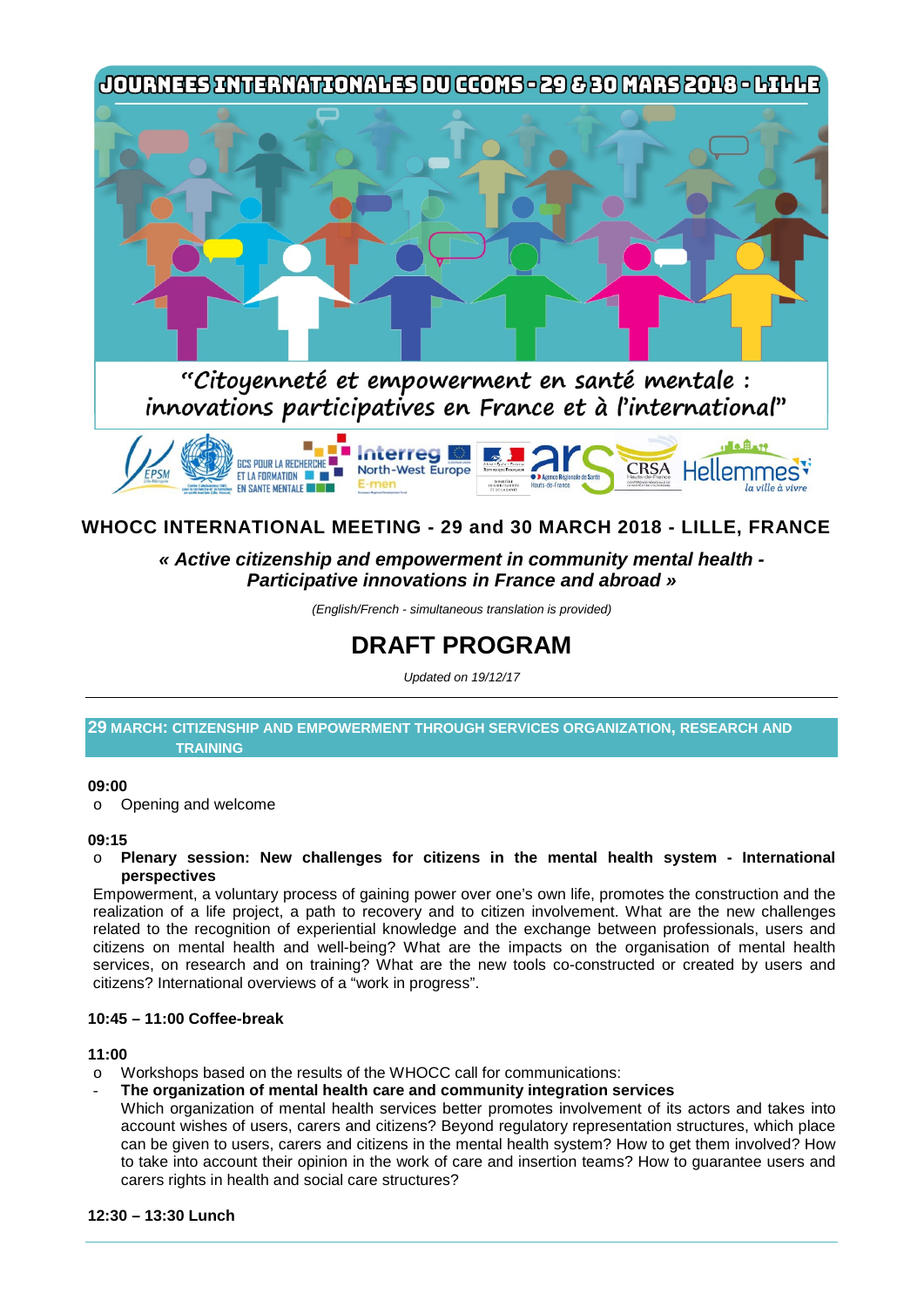#### **13:30**

- o Workshops based on the results of the WHOCC call for communications:
- **The place of experiential knowledge in professionals, users and carers education: which role for co-construction?**

Whether in initial or professional training, in the health or social field, what are the initiatives aimed at improving qualifications, facilitating access to fundamental rights or empowering people with a mental disorder or recovered? Which role can be given to users' expertise in mental health professionals' education? Which role can carers and civil servants have in this process?

- **Participatory research in mental health: dream or reality?** Research is a powerful vector of change in practices. What are the innovative research projects that let users and carers express their point of view on subjects that concern them directly? How are they listened and involved? Examples of co-constructed research. Place of participatory-action research. Operational results.

#### **15:00 - 15:15 Coffee-break**

#### **15:15**

o Feedback from the workshops and discussion in plenum

#### **16:00**

o Panel discussion: Challenges for citizens in the mental health system - a conceptual revolution?

## **17:00 Wrap-up and closure**

#### **30 MARCH: EMPOWERMENT AND CITIZENSHIP THROUGH E-MENTAL HEALTH**

#### **09:00**

o Opening and welcome

#### o **E-mental health: interest for the user and politico-economic stakes, does it match or not?**

#### **09:45**

- o Plenary session:
- **E-mental health: what do users and health professionals think about it?** Results of the WHOCC research EQUME (qualitative study of stakeholder's expectations, needs and uses about e- mental health)
- **Using digital technology to highlight forces and progress of an individual in his own community**: the "Baromètre'' project

## **10:45 - 11:00 Coffee-break**

## **11:00**

o Presentations submitted in the frame of the WHOCC call for communications

## **12:30 - 13:30 Lunch**

#### **13:30**

o Two parallel sessions

| <b>Presentations</b>   | <b>Participative workshops</b> (15 participants X 2 workshops) "E-health for   |
|------------------------|--------------------------------------------------------------------------------|
| submitted in the frame | dummies: co-construction of a e-mental health tool"                            |
| of the WHOCC call for  | How and under which conditions e-mental health can promote users' empowerment? |
| communications         | Which traps should be avoided? Which should be the quality criteria to be      |
|                        | considered?                                                                    |

#### **15:15 - 15:30 Coffee-break**

#### **15:30**

o Feedback from the workshops and discussion in plenum

## **16:00 Wrap-up and closure of the international meeting**

*With a performance of Valérie Cordy*

#### **16:30 Cocktail & networking - Musical performance on e-tools**